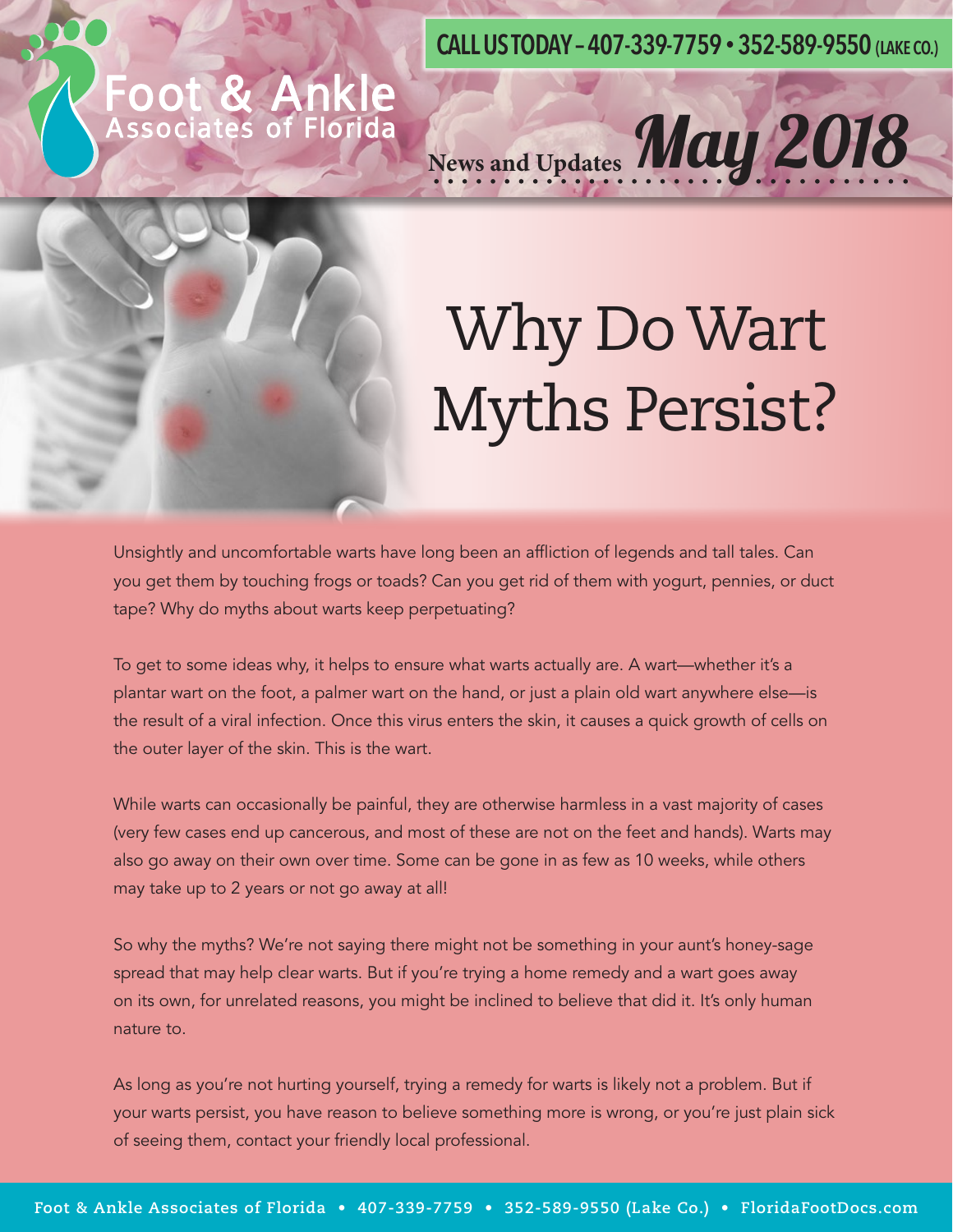### Exercise Smart to Prevent Overuse Injuries

As much as a hyped up, '80s music-fueled training montage might make it seem, going "all out" is not the wise way to pursue your fitness goals.

Our bodies react to the stress and exertion we place on them by growing stronger and more efficient—that's what working out is all about. However, this exertion must start out lightly and be gradually ramped up over time. Place too much stress on the body before it can properly handle it and you risk overuse injuries such as Achilles tendinitis and stress fractures.

Here are some general tips for staying active while avoiding overuse injuries:

- Get Checked Out Before Starting a New Regimen If you plan on picking up a new exercise such as running, cycling, or swimming, get a physical before doing so. Your doctor can detect muscle imbalances and other factors that may increase your risk of injury.
- Warm Up and Cool Down It might seem trivial, but 5-10 minutes of stretching before and after a workout can make a difference in maintaining your body.
- Gradually Increase Your Intensity Start simple and build up your workout level no more than 10 percent each week. This may involve running just a bit further or lifting just a bit more weight. Don't tempt yourself to beat others; go at your own pace.

Slow and steady may not always win the race in real life, but it will keep you from getting sidelined! If you have any questions about exercise levels or pain you experience during exercise, please let us know. We'll help you stay in action!

### Mark Your Calendars

- May 1 National Mother Goose Day Share your favorite nursery rhyme with your child.
- May 4 Star Wars Day Plan on seeing Solo later this month?
- May 6 National Nurses Day Recognizing those devoted to care.
- May 9 National Lost Sock Memorial Day They're in the angels' lint trap now.
- May 13 National Apple Pie day Can't get much more American!
- May 18 National Bike to Work Day If you can, of course.
- May 24 National Scavenger Hunt Day We hid your first clue under your chair (just kidding!)
- May 30 National Senior Health and Fitness Day It's never too late to start moving!

 $\overline{\mathcal{L}}$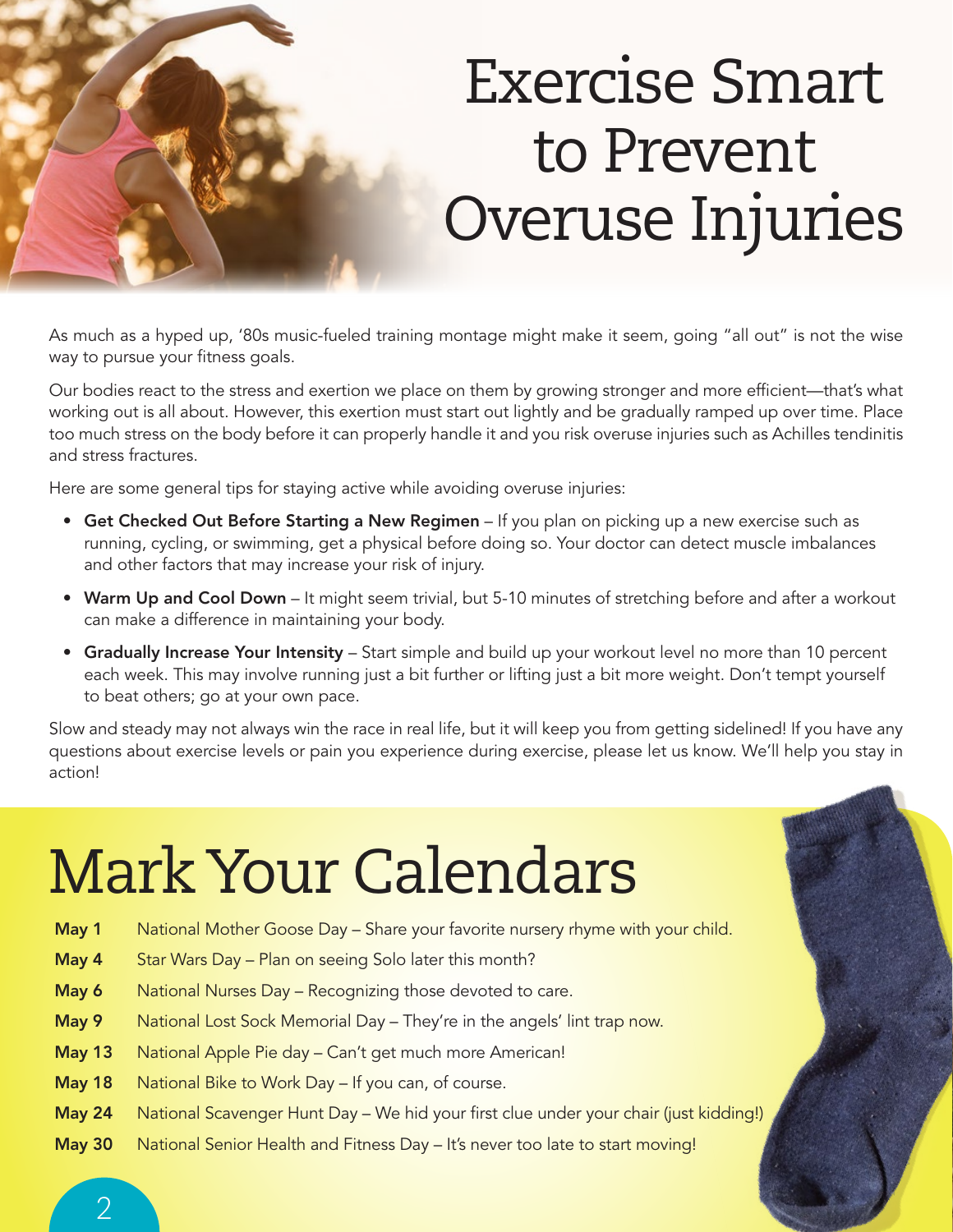### Exercising with Your Children Isn't Just Good for Them

Many children nowadays spend a lot of time sitting in front of the TV, in a classroom, or in a car seat. But then again, many adults spend a lot of time sitting in similar situations. When family time comes, some active ideas can make a significant difference to members young and old.

Exercise doesn't always have to mean running laps or pumping iron. There are many lower-key ways of getting more movement into the lives of you and your littles ones. Try some of these to see what everyone likes:

- Take a Walk Before or After Dinner With a long day of work or school over with, a walk as a family can do wonders for body and mind. Younger children can alternate time in and out of a stroller, while older children can engage in some stair climbing or "I spy" kinds of games.
- Turn Commercials into Mini Workouts Make these breaks work for you by engaging in some quick sit-ups, squats, or jumping jacks. Someone in the family can yell out exercise orders each break for more fun.
- Sign Up for Charity Races and Other Active Events – Volunteer events that are both fun and active can help instill a sense of community in children (and parents, too!) while keeping you moving. You don't have to be a trained runner to participate in many area 5K walks or fun runs.

When the family is exercising together, it's not just about a healthy body. It's also about quality time! Talk with and encourage each other along the way.





#### How to Make Pancakes **Healthier**

We know that pancakes are not a dish we could take away from many fans. They'd tell us to pry the syrup from their warm, sticky fingers! While white flour and sugar don't tend to be the most beneficial choices for a healthy diet, a few decisions can make this classic plate better for you.

Here's how to hack your flapjack:

- Go Homemade Those boxed mixes don't give you much control. Toss 'em and go homemade instead! Recipes don't take long: usually about 5 minutes to whip up what you need.
- Add Oats to Your Batter Both rolled and quick oats are effective additions, especially if you like soft and chewy textures.
- Replace Eggs with Mashed Bananas Instead of an egg, mash up a banana with a fork and add it instead. We probably don't have to tell you this will add banana flavor.
- Replace Fat with Applesauce This is one of the better known tricks, but still effective! If you need half a cup of oil, use half a cup of applesauce instead.
- Replace Syrup with Maple Yogurt 3 ounces of plain Greek yogurt with a teaspoon of maple syrup mixed in can be a delicious substitute for syrup alone, and replace plenty of empty calories.

Experiment with different mixes until you find what you like. Viva la pancake!